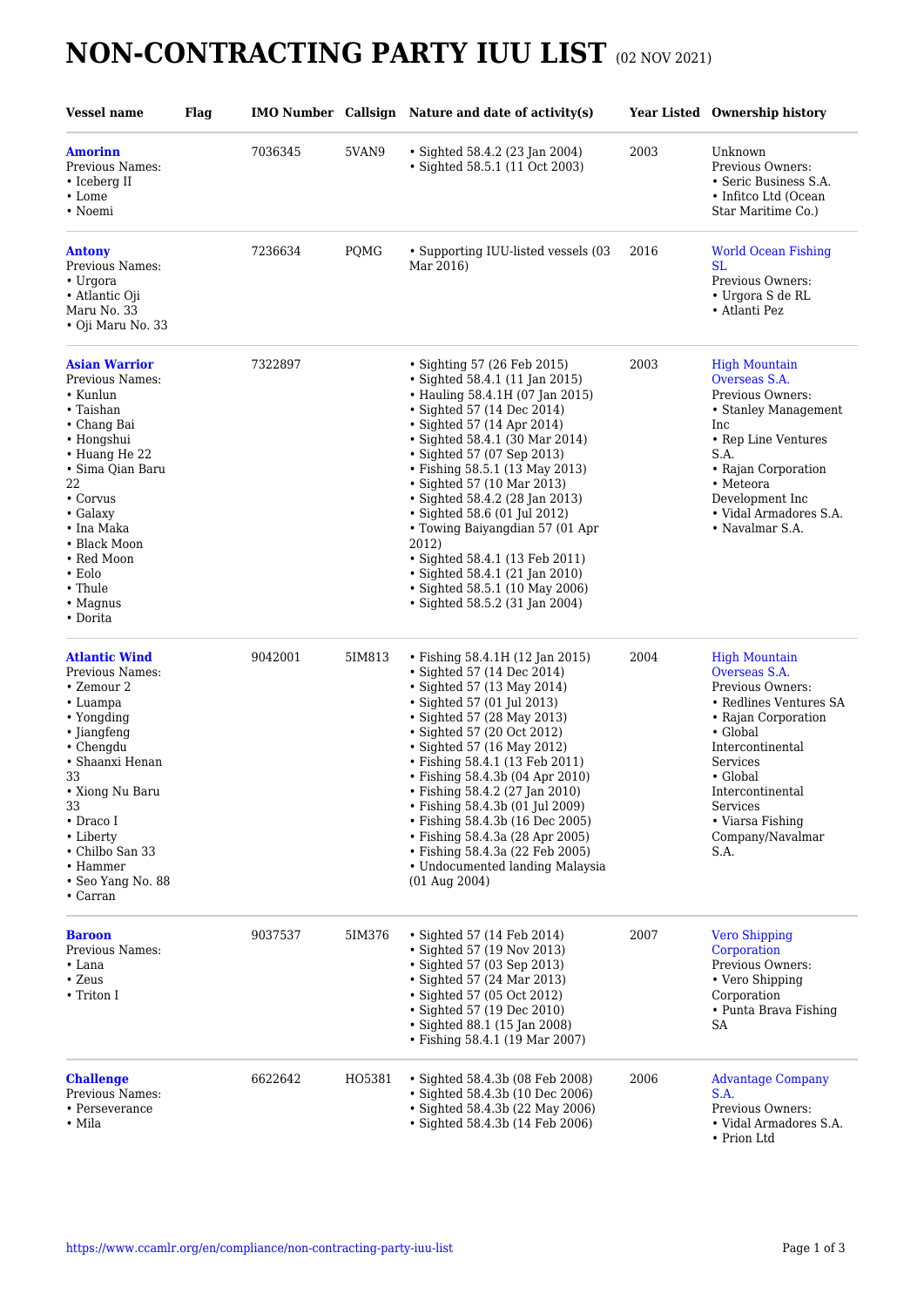## **NON-CONTRACTING PARTY IUU LIST** (02 NOV 2021)

| <b>Vessel name</b>                                                                                                                       | Flag                               |         |        | IMO Number Callsign Nature and date of activity(s)                                                                                                                                                                                                                                                                                                                                                                                                                         |      | Year Listed Ownership history                                                                                                                                                                                                  |
|------------------------------------------------------------------------------------------------------------------------------------------|------------------------------------|---------|--------|----------------------------------------------------------------------------------------------------------------------------------------------------------------------------------------------------------------------------------------------------------------------------------------------------------------------------------------------------------------------------------------------------------------------------------------------------------------------------|------|--------------------------------------------------------------------------------------------------------------------------------------------------------------------------------------------------------------------------------|
| <b>Good Hope</b><br>Previous Names:<br>$\cdot$ Toto                                                                                      | Nigeria                            | 7020126 | 5NMU   | • Resupplying IUU vessels 51 (09<br>Feb 2007)                                                                                                                                                                                                                                                                                                                                                                                                                              | 2007 | Port Plus Ltd<br>Previous Owners:<br>• Sharks Investments<br><b>AVV</b>                                                                                                                                                        |
| <b>Heavy Sea</b><br>Previous Names:<br>• Duero<br>• Julius<br>$\bullet$ Keta<br>• Sherpa Uno                                             |                                    | 7322926 | 3ENF8  | • Fishing 57 (29 Jul 2005)<br>• Sighted 58.5.1 (03 Feb 2004)                                                                                                                                                                                                                                                                                                                                                                                                               | 2004 | Barroso Fish S.A.<br>Previous Owners:<br>• Meteora Shipping<br>Inc.<br>• Meteroros Shipping<br>• Muner S.A.<br>• C & S Fisheries S.A.                                                                                          |
| <b>Jinzhang</b><br>Previous Names:<br>• Hai Lung<br>$\cdot$ Yele<br>$\cdot$ Ray<br>• Kily<br>• Constant<br>• Tropic<br>• Isla Graciosa   |                                    | 6607666 | PQBT   | • Fishing 58.4.3b (20 Jan 2009)<br>• Fishing 58.4.3b (09 Jan 2009)<br>• Fishing 58.4.3b (12 Jan 2008)<br>• Fishing 58.4.3b (24 Mar 2007)<br>• Fishing 58.4.2 (18 Feb 2007)<br>· Fishing 58.4.3b (23 May 2006)                                                                                                                                                                                                                                                              | 2006 | Belfast Global S.A.<br>Previous Owners:<br>• Belfast Global S.A.<br>• Vidal Armadores S.A.<br>• Nalanza S.A.<br>• Arniston Fish<br>Processors Pty Ltd                                                                          |
| Koosha 4                                                                                                                                 | Iran,<br>Islamic<br>Republic<br>of | 7905443 | 9BOK   | • Sighted 58.4.1 (15 Feb 2011)<br>• Sighted 58.4.1 (20 Jan 2011)                                                                                                                                                                                                                                                                                                                                                                                                           | 2011 | Pars Paya Seyd<br><b>Industrial Fish</b><br>Previous Owners:                                                                                                                                                                   |
| Limpopo<br>Previous Names:<br>- Ross<br>- Alos<br>- Lena<br>- Cap George                                                                 |                                    | 7388267 |        | - Sighted 58.4.3b (25 Jan 2007)<br>- Fishing 58.4.3b (14 Dec 2005)<br>- Fishing 58.4.3b (23 Feb 2005)<br>- Sighted 58.5.1 (03 Dec 2003)<br>- Fishing 58.5.2 (21 Sep 2003)                                                                                                                                                                                                                                                                                                  | 2003 | <b>Alos Company Ghana</b><br>Ltd<br>Previous Owners:<br>- Lena Enterprises<br>Ltd<br>- Grupo Oya Perez<br>(Kang Brothers)                                                                                                      |
| <b>Nika</b>                                                                                                                              |                                    | 8808654 | HP6686 | - Fishing without authorisation<br>(08 Jun 2019)                                                                                                                                                                                                                                                                                                                                                                                                                           | 2020 | <b>Jiho Shipping Ltd</b><br>Previous Owners:                                                                                                                                                                                   |
| Northern<br><b>Warrior</b><br>Previous Names:<br>$\blacksquare$ Millennium<br>$\blacksquare$ Sip 3                                       | Angola                             | 8808903 | PJSA   | $\blacksquare$<br>Supporting IUU-listed vessels $\,$ 2016 $\,$<br>$(03 \text{ Mar } 2016)$                                                                                                                                                                                                                                                                                                                                                                                 |      | Orkiz Agro-Pecuaria,<br>Pescas, Transportes E<br>Comercio Geral,<br>Limitada<br>Previous Owners:<br>■ South Atlantic<br>Fishing NV<br>$\blacksquare$ Snoek<br>Wholesalers<br>$\blacksquare$ Areapesca SA<br>$\blacksquare$ SIP |
| <b>Perlon</b><br>Previous Names:<br>$\blacksquare$ Cherne<br>$\blacksquare$ Bigaro<br>$\blacksquare$ Hoking<br>$S\arg o$<br>■ Lugalpesca |                                    | 5062479 | 5NTV21 | Sighted, boarded 57 (22 Apr<br>2015)<br>Sighted 57 (20 Jul 2014)<br>Sighted 51 (10 Feb 2012)<br>■ Fishing 58.5.1 (08 Jun 2010)<br>Gear sighted $(10 \text{ Feb } 2009)$<br>■ Sighted 58.4.1 (16 Dec 2008)<br>■ Sighted 58.4.1 (30 Dec 2006)<br>Sighted $58.4.3b$ (07 Dec<br>2006)<br>■ Fishing 58.4.1 (26 Jan 2006)<br>$\blacksquare$ Sighted 58.4.3b (11 Dec<br>2005)<br>Sighted $58.4.2$ (22 Jan 2004)<br>Sighted 58.5.1 (04 Jun 2003)<br>■ Sighted 58.5.1 (03 Dec 2002) | 2003 | Americagalaica S.A.<br>Previous Owners:<br>$\blacksquare$ Americagalaica<br>S.A.<br><b>Jose Lorenzo SL</b><br>$\blacksquare$ Vakin S.A.                                                                                        |